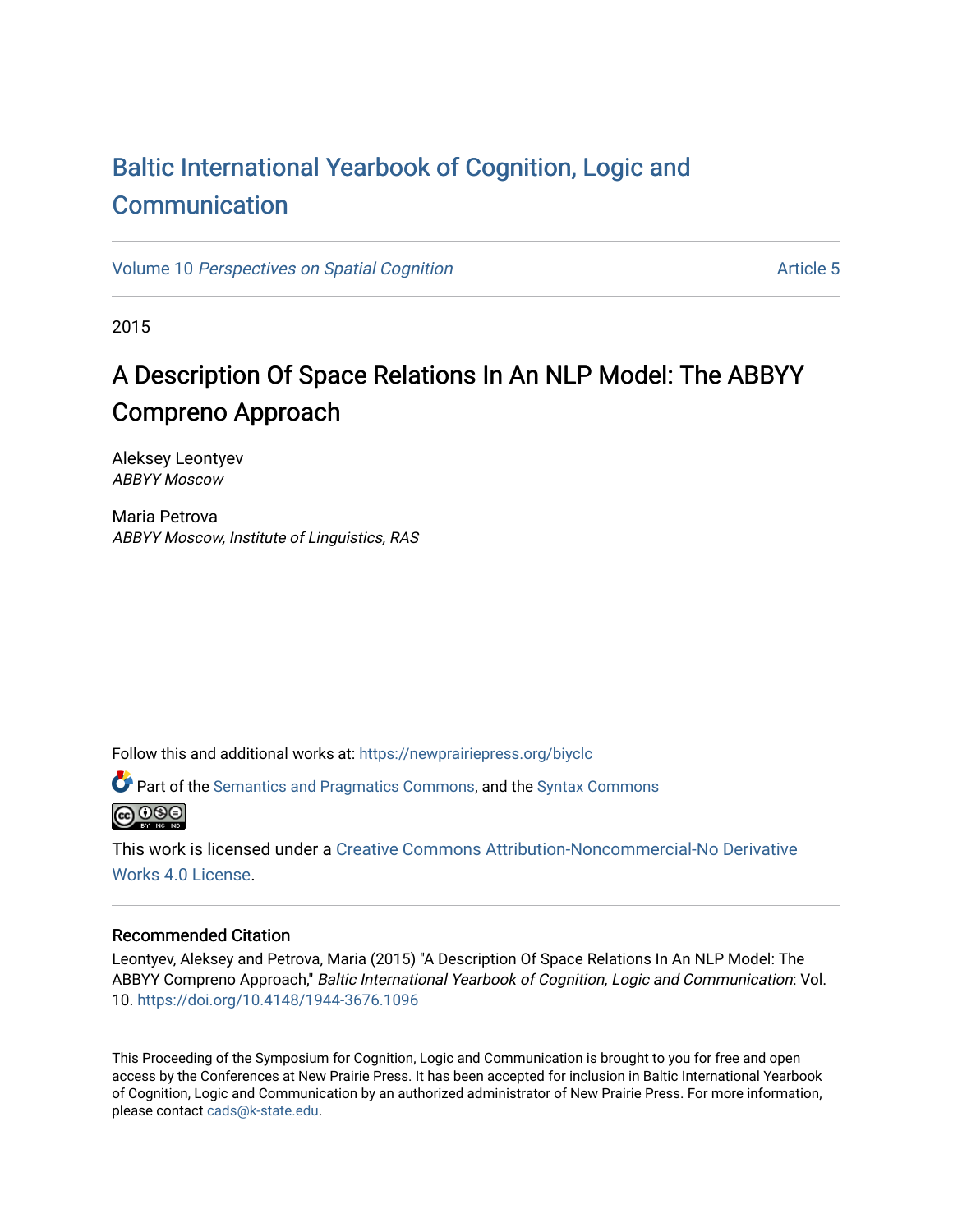The Baltic International Yearbook ofCognition, Logic and Communication

December 2015 *Perspectives on Spatial Cognition* DOI: http://dx.doi.org/10.4148/1944-3676.1096 pages 1[-25](#page-13-0)

> Aleksey Leontyev ABBYY Moscow

Maria Petrova ABBYY Moscow, Institute of Linguistics, RAS

## A DESCRIPTION OF SPACE RELATIONS IN AN NLP MODEL: THE ABBYY COMPRENO APPROACH

ABSTRACT: The current paper is devoted to <sup>a</sup> formal analysis of the space category and, especially, to questions bound with the presentation of space relations in <sup>a</sup> formal NLP model. The aim is to demonstrate how linguistic and cognitive problems relating to spatial categorization, definition of spatial entities, and the expression of different locative senses in natural languages can be solved in an artificial intelligence system. We offer <sup>a</sup> description of the locative groups in the ABBYY Compreno formalism – an integral NLP framework applied for machine translation, semantic search, fact extraction, and other tasks based on the semantic analysis of texts. The model is based on <sup>a</sup> universal semantic hierarchy of the thesaurus type and includes <sup>a</sup> description of all possible semantic and syntactic links every word can attach. In this work we define the set of semantic locative relations between words, sugges<sup>t</sup> different tools for their syntactic presentation, <sup>g</sup>ive formal restrictions for the word classes that can denote spaces, and show different strategies of dealing with locative prepositions, especially as far as the problem of their machine translation is concerned.

## **1. INTRODUCTION**

Space category and the expression of locative meanings in different languages have been widely discussed in linguistics, especially in cognitive studies (for example, [Aurnague](#page-12-0) et al. [2007](#page-12-0); [Bloom](#page-12-1) et al. [1996](#page-12-1); Hickmann & Robert [2006](#page-12-2)[;](#page-13-3) [Levinson](#page-13-1) & Wilkins [2006](#page-13-1); [Levinson](#page-13-2) [2003](#page-13-2); Shay & Seibert [2003](#page-13-3); [Svorou](#page-13-4) [1994](#page-13-4); Van der Zee & [Slack](#page-13-5) [2003\)](#page-13-5). In addition, there are several works that focus on the description of the locative dependencies for various NLP applications (such as [Creary](#page-12-3) et al. [1989](#page-12-3); Jørgensen & Lønning [2009](#page-13-6); [Oliver](#page-13-7) & Gapp [1998](#page-13-7)) or sugges<sup>t</sup> machine translation models for different language pairs (for instance, [Trujillo](#page-13-8) [\(1995](#page-13-8)) for the English-Spanish pair, [Jørgensen](#page-13-9) [\(2004](#page-13-9)) for English-Norwegian, or [Japkowicz](#page-13-10) & Wiebe [\(1991](#page-13-10)) for English-French).

As many studies have shown, the description of spatial domain requires an interdisciplinary approach and involves studies from different fields, including linguistics, cognitive psychology, artificial intelligence, and others. Key issues for the description of the space category in language, cognition, and artificial intelligence systems include both categorization of spatial relations and spatial entities as well as the elaboration of formal tools for the precise analysis of the data.

In the presen<sup>t</sup> paper we analyze the problems bound with the formal description of locative dependencies, which concern both semantics and syntax, and show how the spatial domain can be presented in <sup>a</sup> functional NLP model. Specifically, we demonstrate how an artificial intelligence system can deal with the problems of spatial categorization, of the definition of spatial entities, and of the expression of differentlocative senses in natural languages.

The current paper offers <sup>a</sup> description of the space relations in the ABBYY Compreno model, which is an integral NLP system aimed at solving <sup>a</sup> wide range of problems bound with the semantic analysis of texts, such as semantic search, fact extraction, or machine translation (for details, see [Anisimovich](#page-12-4) et al. [2012](#page-12-4)). At present, the system functions for English and Russian and, in addition, partial models for German, French, and Chinese are available.

Compreno is based on the thesaurus-like universal semantic hierarchy, where the description of each word includes its positioning in the hierarch[y](#page-13-11) and all semantic and syntactic links of the word (Manichevaet al. [2012](#page-13-11); [Petrova](#page-13-12) [2014](#page-13-12)). For example, the verb *walk* can attach valen-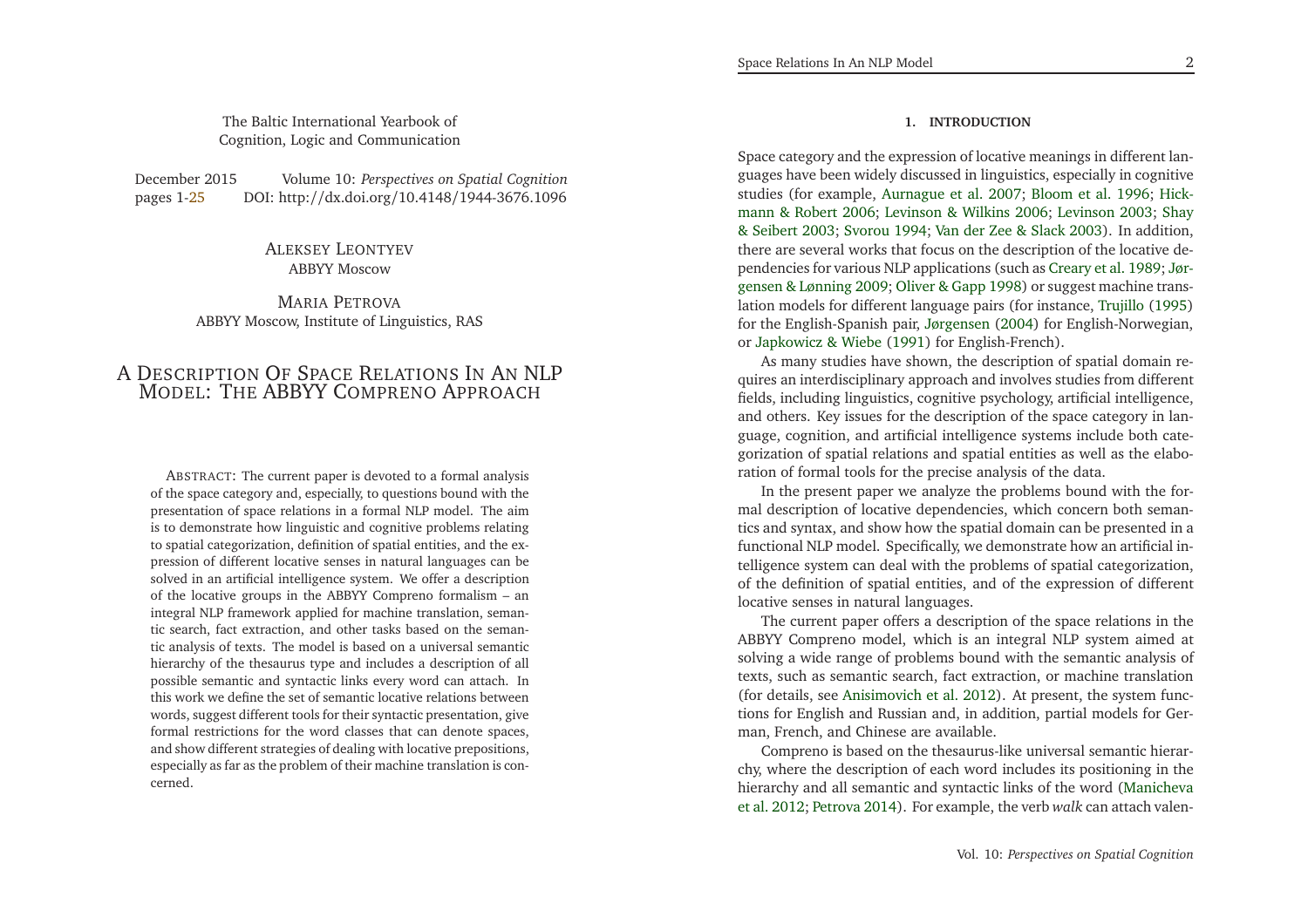cies such as [Agent] in *[the boy] walks*; locative adjuncts with various semantics such as [in the street, around the room, from the park, to the *station, along the road, two kilometers]* and so on; different modifiers such as *[fast, barefoot]*, and many other dependencies (*[on crutches, with <sup>a</sup> stick, with large steps, yesterday]*).

The model defines the necessary semantic relations for each dependency, which are called deep, or semantic, slots (DSs), about <sup>300</sup> slots in total. The notion of the DS is close to the concep<sup>t</sup> of valency in L. Tesnière's dependency grammar theory [\(Tesnière](#page-13-13) [1976](#page-13-13)) or the deep case in Ch. Fillmore's case grammar theory [\(Fillmore](#page-12-5) [1968\)](#page-12-5); unlike valencies, however, which are usually associated with actant dependencies only, DSs cover all possible semantic dependencies <sup>a</sup> word can have, asin the examples above.

An additional restriction is that each slot can be filled with words of the appropriate semantics only, namely, [Agent] can be filled with words denoting beings or organizations and locative adjuncts can befilled with words denoting <sup>p</sup>laces, such as <sup>p</sup>hysical or spatial objects.

The description of each language contains all possible syntactic realizations for each DS. For instance, [Agent] can correspond to the subject in the active voice (*[The boy] took the box*) or to the *by*-group in the passive voice (*The box was taken [by the boy]*). These syntactic realizations are expressed in the form of syntactic, or surface, slots (SSs), forexample *\$Subject* or *\$Object*\_*Indirect*\_*By*.

DSs are supposed to be universal for all the languages included inthe model. SSs, in turn, are special to each natural language.

The hierarchy is organized in accordance with the inheritance principle: most DSs (for example, the [Locative] slot and slots for various modifiers such as *good, beautiful, equal*) are introduced high in the hierarchy, and words of lower levels inherit them. Therefore, one does not have to describe hundreds of possible dependencies for each word– most of the work is done on the upper branches of the hierarchy.

The description of locative adjuncts is of special interest for the model, as locatives differ significantly from the majority of other dependencies. We have already mentioned some of the problems bound with <sup>a</sup> formal description of the space category in [Leontiev](#page-13-14) & Petrova [\(2014](#page-13-14)), where we briefly characterized the formal presentation of several locative adjuncts and showed the descriptive opportunities that the <sup>g</sup>iven NLP model suggests.

The current paper is aimed at <sup>g</sup>iving <sup>a</sup> more detailed description of the space domain, covering most of the locative adjuncts, and at analyzing how problems bound with the cognitive presentation of the space category can be solved in an NLP model. Such analysis includes the formal structuring of the space semantic field, <sup>a</sup> description of locative syntactic realizations in different languages, and <sup>a</sup> comparison of the locative and non-locative adjuncts (especially the temporal ones), asfar as their semantic and syntactic parallelism is concerned.

The semantic field of space is rather complicated. First, the domain of locative relations includes groups with different semantics, such as where-groups (*lie [under the table]/live [in England]*); groups with the meaning of the initial and final point (*look [from the window]/come* [from abroad] and, correspondingly, put [into the box], go [to school]); route-groups (*walk [along the street/across the road]*); and distancegroups (*walk [two miles]*). We thus have to introduce different locative DSs for different semantic relations, such as [Locative], [Locative\_InitialPoint], or [Locative\_Route].

Second, each locative adjunct includes numerous syntactic realizations through prepositions with different semantics (*under/on/in/at the box*), and the variety of such prepositions distinguishes locative DSs from most other DSs (excluding, primarily, temporals). Usually, the semantics of each DS is rather narrow, and all possible surface correspondences of <sup>a</sup> DS are more or less synonymous (for example, *[wooden] furniture* vs. *furniture [of wood]* or *[the boy's] pen* vs. *the pen [of the boy]*). Therefore, <sup>a</sup> formal model needs to elaborate additional mechanisms for distinguishing different senses within each locative slot aswell.

 Third, locative adjuncts also include groups such as *in the country* and *on the island*, that is, groups with different prepositions but similar semantics, as *in* and *on* in examples such as *in the country* and *on the island* do not express the same difference as they do in the examples *in the box* and *on the box*. The combination of *in* and *on* with *country* and *island*, respectively, seems to be idiomatic. Here the choice of the preposition is determined not through the preposition's semantics only; rather, it is the core noun that determines the choice of the preposition. For <sup>a</sup> formal model this means that such prepositions should be treated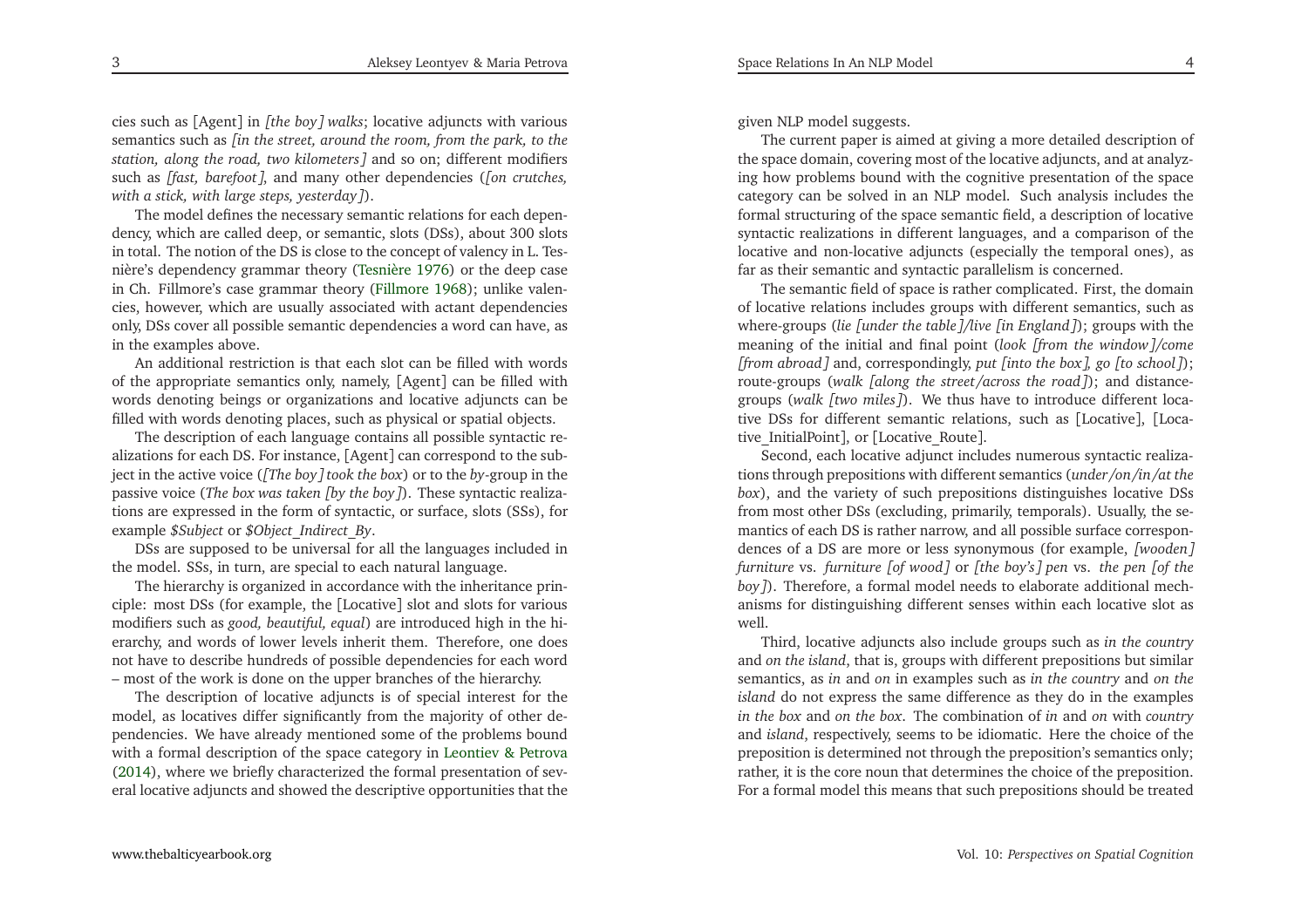differently, as we will argue in section 3.

The fourth problem is to define the set of words which can be the fillers of locative DSs, as the border between the locative and nonlocative groups is not always easy to determine. Usually, locative adjuncts correspond to <sup>p</sup>hysical objects and spaces, e.g., *country, forest, house*, or *table* can fill the locative DSs. However, there are also nominal groups with similar semantics and surface realizations but which do not denote spaces in <sup>a</sup> literal sense, for instance, *on the Internet, onTV, at the demonstration*, or *in <sup>a</sup> meeting*.

On the one hand, it seems reasonable to regard such groups as locative adjuncts because of their semantic proximity and syntactic properties. On the other hand, the distinctions between these groups and the locative groups are significant. In terms of semantics, we are not speaking of <sup>a</sup> <sup>p</sup>lace but are rather using metaphor or metonymy: for instance, in the sentence *He is in <sup>a</sup> meeting now* the event functions as the <sup>p</sup>lace where it occurs. In terms of syntax, *on the Internet* and *in <sup>a</sup> meeting* cannot be used with locative prepositions such as *under, above, near* (in the locative sense), and so on, and these restrictions should beindicated in <sup>a</sup> formal model.

In the next section we <sup>g</sup>ive <sup>a</sup> detailed semantic description of the space category in the current NLP model. Namely, we define the set of locative DSs and consider what groups of words can be used as their fillers. In the third section we focus on the syntactic par<sup>t</sup> of the locative model and sugges<sup>t</sup> two different approaches to the description of so-called "semantic" prepositions (as in groups such as *in/on the box*) and "default" prepositions (as in groups such as *in the country/on the island*). The fourth section is devoted to the borders between the locative and non-locative groups and considers different cases of the overlap between the locative, temporal, and sphere adjuncts in both their semantics and syntax. The conclusion offers <sup>a</sup> short summary and determinesfurther perspectives.

## **2. THE SEMANTICS OF SPACE RELATIONS IN THE COMPRENO NLPMODEL**

The semantic description of the space dependencies faces two main issues. The first is to define different locative relations, as there are locative relations with different meanings. In the <sup>g</sup>iven formalism, it means to define the set of the necessary DSs as well as to introduce various semantic slots for various locative semantic relations. Our semanticlocative model consists of several "basic" DSs:

 - [Locative] slot for where-groups, such as the examples in square brackets in (1) (most of the examples we <sup>g</sup>ive here and below are taken from the real text corpora, which contain <sup>a</sup> wide range of texts, such as fiction, different documents, scientific texts and many others; however, sometimes we use the shortened sentences for the simplification of thedescription):

(1) She was awakened the next afternoon by <sup>a</sup> clatter [in the street]. Sticker [on the box]. The coach lurched and accelerated again; they were [in France] now. The boy, keeping his right hand [under his coat], looked down.

- [Locative\_InitialPoint] slot for groups denoting initial point:

(2) <sup>I</sup> came [out of my house]. <sup>I</sup> drew <sup>a</sup> breath and <sup>a</sup> spider fell [from the ceiling]. Remittances [from abroad].

- [Locative\_FinalPoint] slot for groups denoting final point:

(3) They don't go [to school] on the weekend. He took his cash card out of his wallet, and pu<sup>t</sup> it [intothe cash machine]. I came [home] from the beach.

- [Locative\_Route] slot for groups with the route semantics:

- (4) He walked [along the road] in the darkness. Now <sup>I</sup> can't run [across the street]. <sup>I</sup> looked [through the window].
- [Locative\_Distance] slot for groups denoting distance:
- (5) The trio stopped [three to four hundred meters away from the main traffic route]. He walked [quite <sup>a</sup> long distance]. We had to run [about six miles].

As in the case for all DSs in the current model, each of the loca-

5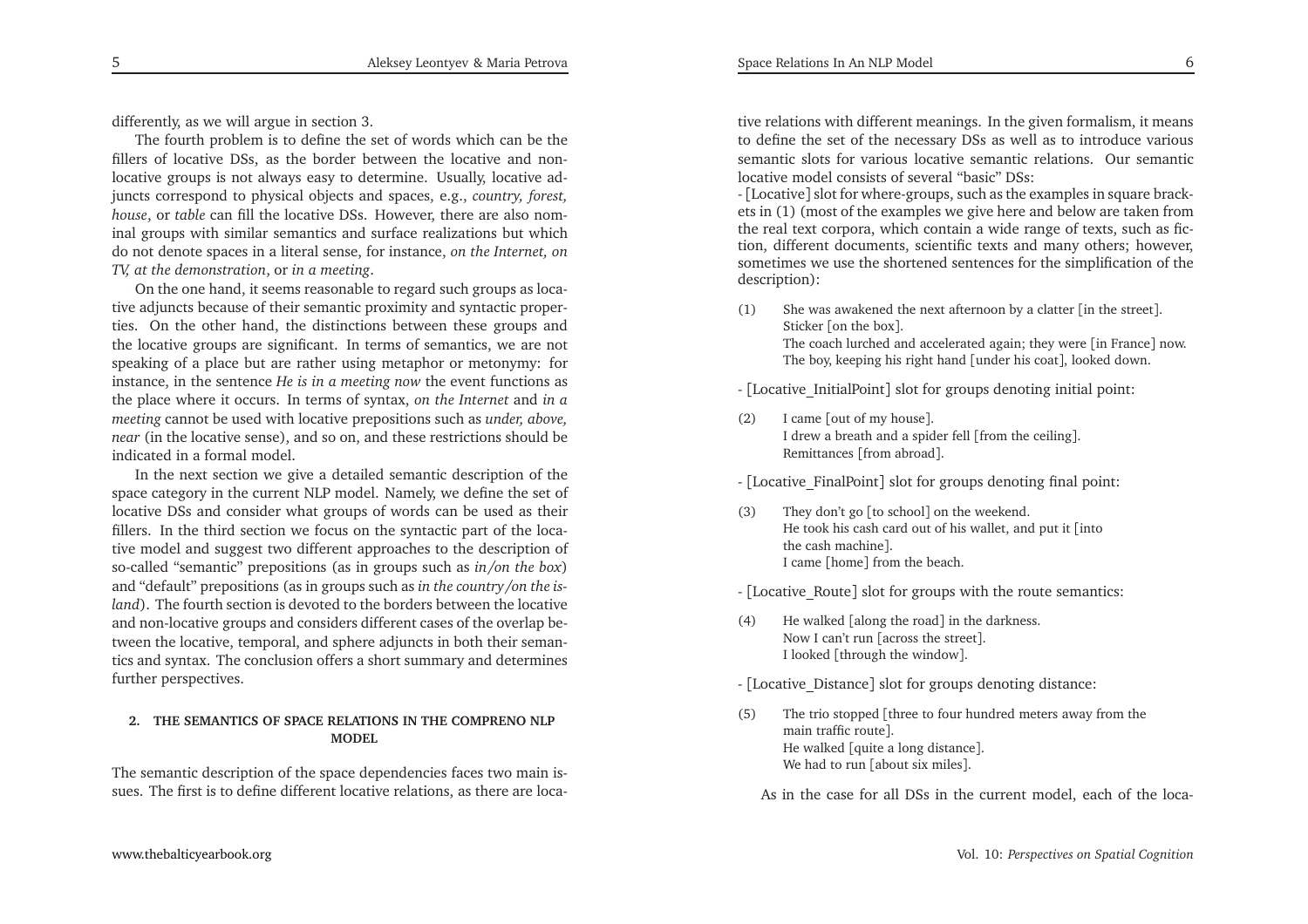tive DSs is filled with a strict set of words, namely, [Locative], [Locative\_InitialPoint], [Locative\_FinalPoint], and [Locative\_Route] can be filled with words denoting spaces and <sup>p</sup>hysical objects, as in the examples above, and the [Locative\_Distance] slot can be filled with the necessary units of measure and words such as *distance*.

When analyzing the sentence *The boy walks home*, for instance, the system, roughly speaking, checks whether the verb walk has <sup>a</sup> [Locative\_FinalPoint] slot in its model, and whether home is included in the filling of the [Locative\_FinalPoint] slot (in fact, the analysis process is more complicated, and we will consider it in more detail in section 3).

The restriction on how the DSs can be filled is an important fea ture of the model, as it reduces significantly the number of possible hypotheses at the analysis stage. At the same time, it helps to deal with homonymy and to differentiate between various homonyms as well as between different homonymic constructions. For instance, let us takesentences (6) and (7):

- (6) He was in the car.
- (7) He was in anger.

The *in*-group in (6) has <sup>a</sup> locative meaning, whereas the *in*-group in (7) has nothing to do with the locatives. The parser can easily differentiate between these cases, as *car* is included in the filling of the[Locative] slot and *anger*is not.

Thus the second question arises: which words should be referred to as fillers of the locative DSs and which should not? (Similar problems on the nature of spatial entities in language and cognition are discussed in [Aurnague](#page-12-6) et al. [\(2007a](#page-12-6)) and in other papers in Aurnague et al. [\(2007](#page-12-0)).)

 There are some evident cases, for instance, *live [in England]* or *put [into the box]* are definitely locative adjuncts, and *be [in anger]* or *achievements [in medicine]* are definitely not. But there are also groups such as *read [on the Internet]*, *see [in one's head /imagination]*, or *be present [in the meeting/at the demonstration/at the rehearsal]*. Considerthe examples in (8) and (9):

(8) At least [in your imagination], complete it! <sup>I</sup> have read [on the Internet] that it has been sold in the UK for <sup>3</sup> years already, but haven't seen it yet.

(9) If you were [at the presentation] and have further questions, don't hesitate to ge<sup>t</sup> in contact with us!

<sup>A</sup> chair was set for her on the stage [at the rehearsals].

Examples like (8) do not mention <sup>p</sup>hysical <sup>p</sup>laces in <sup>a</sup> literal sense, but rather refer to some kind of metaphoric spaces, and in examples like (9) different events function as <sup>p</sup>laces where they occur. Both cases are close to the locative groups, as all of them describe some kind of space, but they are not the same as the "usual" locatives: at least, these groups generally cannot be used with prepositions such as *under* or *above* in the locative sense, for example, *be presen<sup>t</sup> in <sup>a</sup> meeting*, but not \**be presen<sup>t</sup> under <sup>a</sup> meeting*. Only usage with the so-called "default"locative prepositions is possible for such nouns.

This means that we have to differentiate between "usual" or "core" locative adjuncts and "peripheral" cases like those illustrated in (8) and (9), because in <sup>a</sup> formal model one has to set the necessary restrictionsfor locative prepositions in such "peripheral" cases.

For this reason we have introduced two additional groups of locative DSs which are close to the locative slots in their semantics but differ through their filling and possible syntactic realizations. Specifically, we have introduced the [Metaphoric\_Locative] slot for examples like (8) and [Locative\_Event] slot for examples like (9).

[Metaphoric\_Locative] is filled with words such as *imagination, memory, dream, Internet, book, document*, and so on, that is, with words denoting various types of "informational storage", for example, <sup>a</sup> person's internal world or some sort of printed matter. (Calling this type of the locative DSs "metaphoric", we use "metaphoric" to denote such"informational storages" only, not the metaphor in <sup>a</sup> wide sense.)

 As indicated in [Leontiev](#page-13-14) & Petrova [\(2014](#page-13-14)), [Metaphoric\_Locative] includes fillers which are absent among the fillers of the [Locative] slot, such as *imagination* or *Internet*, and fillers which are presen<sup>t</sup> in both sets of fillers, [Locative] and [Metaphoric\_Locative], such as *book* or *head*. These groups can be analyzed through both DSs, although the sense would be different: for instance, in (10) *book* functions as <sup>a</sup> kind of informational storage, therefore, *[in the book]* is <sup>a</sup> [Metaphoric\_Locative] here, whereas (11) is an example of [Locative]:

(10) It is written [in the book].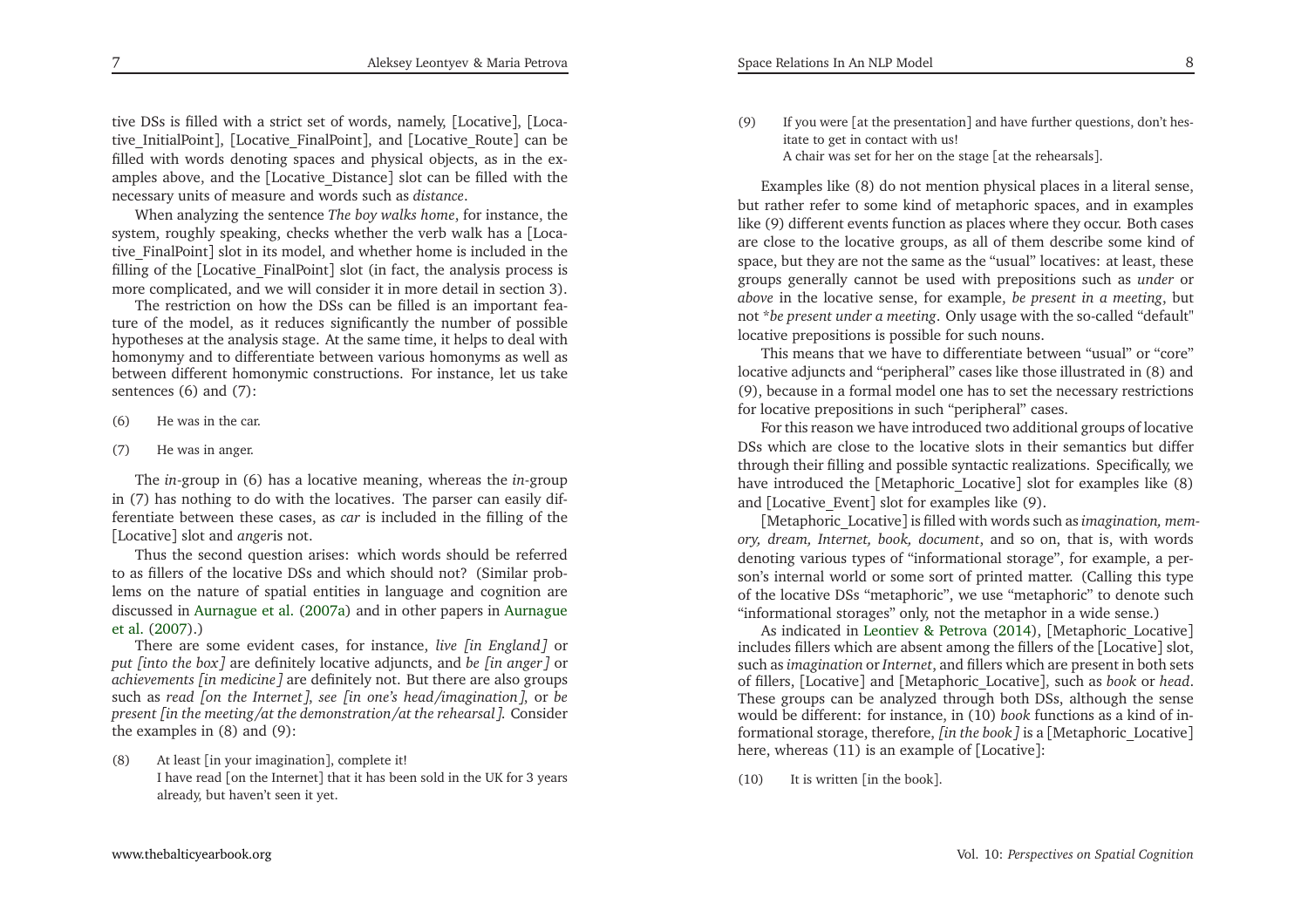(11) <sup>A</sup> dollar bill [in the book] will increase its value.

The fillers of the [Locative\_Event] slot are words denoting different events, for example *meeting, conference, presentation, exhibition, rehearsal, demonstration, lesson*, and so on, which can often be used to indicate <sup>p</sup>laces of their occurrence. The fillers of [Locative\_Event] donot overlap with those of [Locative] and [Metaphoric\_Locative].

Words that fill the [Metaphoric\_Locative] and [Locative\_Event] slots can also be used in the groups with initial and final point semantics, asin examples  $(12)-(13)$  and  $(14)-(15)$ , respectively:

- (12) It was as if that knowledge had been erased [from my memory].
- (13) They were returning [from the demonstration] on <sup>10</sup> June.
- (14) The function generates <sup>a</sup> random password for the user and puts it[into the database].
- (15) Once, by chance, <sup>I</sup> came [to the exhibition of rare cars].

By analogy with the [Locative\_IntialPoint] and [Locative\_FinalPoint] slot, we have introduced the [Metaphoric\_InitialPoint] slot for cases like

(12), [LocativeEvent\_InitialPoint] for (13), [Metaphoric\_FinalPoint] for

(14), and [LocativeEvent\_FinalPoint] for (15).

All these slots are grouped into several classes according to:

a) the semantics of the locative relation <sup>a</sup> DS expresses, and

b) the filling of <sup>a</sup> DS.

This is shown in Figure 1:

#### [Locative\_Class]

 $-$  [Locative]: book fon the shelf]

[Locative Route Class] - [Locative Route]: walk *[along the street]* 

[Locative Distance Class]

- [Metaphoric Locative]: read [in the book]  $-$ [Locative Event]: be [in a meeting]

### [Locative InitialPoint Class]

- [Locative\_InitialPoint]: come [from abroad] - [Locative\_Distance]: walk [a long distance]

- [Metaphoric\_InitialPoint]: erase [from memory] - [LocativeEvent InitialPoint]: come [from the meeting]

#### [Locative FinalPoint Class]

- [Locative FinalPoint]: return [home]

- [Metaphoric\_FinalPoint]: put [into the database]
- [LocativeEvent FinalPoint]: go [to the meeting]

Figure 1: Classes of the locative deep slots.

In fact, these classes include several other DSs as well, but they are organized on the same principles and concern rather marginal cases, sowe will exclude them from our consideration here.

To facilitate the description of <sup>a</sup> DS's filling, we sometimes use *distributional semantemes* (formore information on semantemes see Anisimovich et al. [2012](#page-12-4)); the term *semanteme* here denotes <sup>a</sup> semantic informational unit. We have used the term by analogy with K. Pike's "grammeme" [\(Pike](#page-13-15) [1957\)](#page-13-15), which refers to units of grammatical information. For example, *food* or *medicine* have the semanteme «Eatable», whereas *mile* or *kilogram* are marked with <sup>a</sup> «Unit\_Of\_Measure» semanteme (so "semanteme" is not used here as widely as in Mel'ˇcuk [\(2012](#page-13-16): 37), whereit relates to the meanings of lexical units as well).

Usually, to set the filling of <sup>a</sup> DS, we just enumerate the necessary branches of the semantic hierarchy, for instance, the [Experiencer] slot is filled with beings, organizations, and countries (or other administrative units). As all beings are gathered in one branch, and the same is true for organizations and administrative units such as countries or cities, we indicate that the [Experiencer] slot can be filled with the following branches (the names of the branches are printed in capitals): BEING, ORGANIZATION and ADMINISTRA-TIVE\_AND\_TERRITORIAL\_UNIT.

But there are also DSs, including locatives, that can be filled with branches from different parts of the hierarchy; thus *Internet*, *document*, and *imagination*, which fill [Metaphoric\_Locative], are positioned in various branches. In such cases it is more convenient to mark the necessary words with special semantemes, which indicate that <sup>a</sup> word (or <sup>a</sup> branch of the hierarchy) can be the filler of some (locative) DS. It allows one to avoid enumerating <sup>a</sup> large number of small branches but rather to indicate one large branch and restrict it with the necessary semanteme. Thus we have marked the possible fillers of the [Locative] slot with <sup>a</sup> «Place» semanteme, the fillers of [Metaphoric\_Locative] with «MetaphoricPlace», and the fillers of [Locative\_Event] with «Event-Place».

 Therefore, the filling of the [Locative] slot includes the branch EN-TITY with the «Place» semanteme. This branch, in turn, consists of different descendants: <sup>p</sup>hysical objects (such as *table* or *bag*), mental objects (such as *idea*, *thought*, or *opinion*), abstract and scientific ob-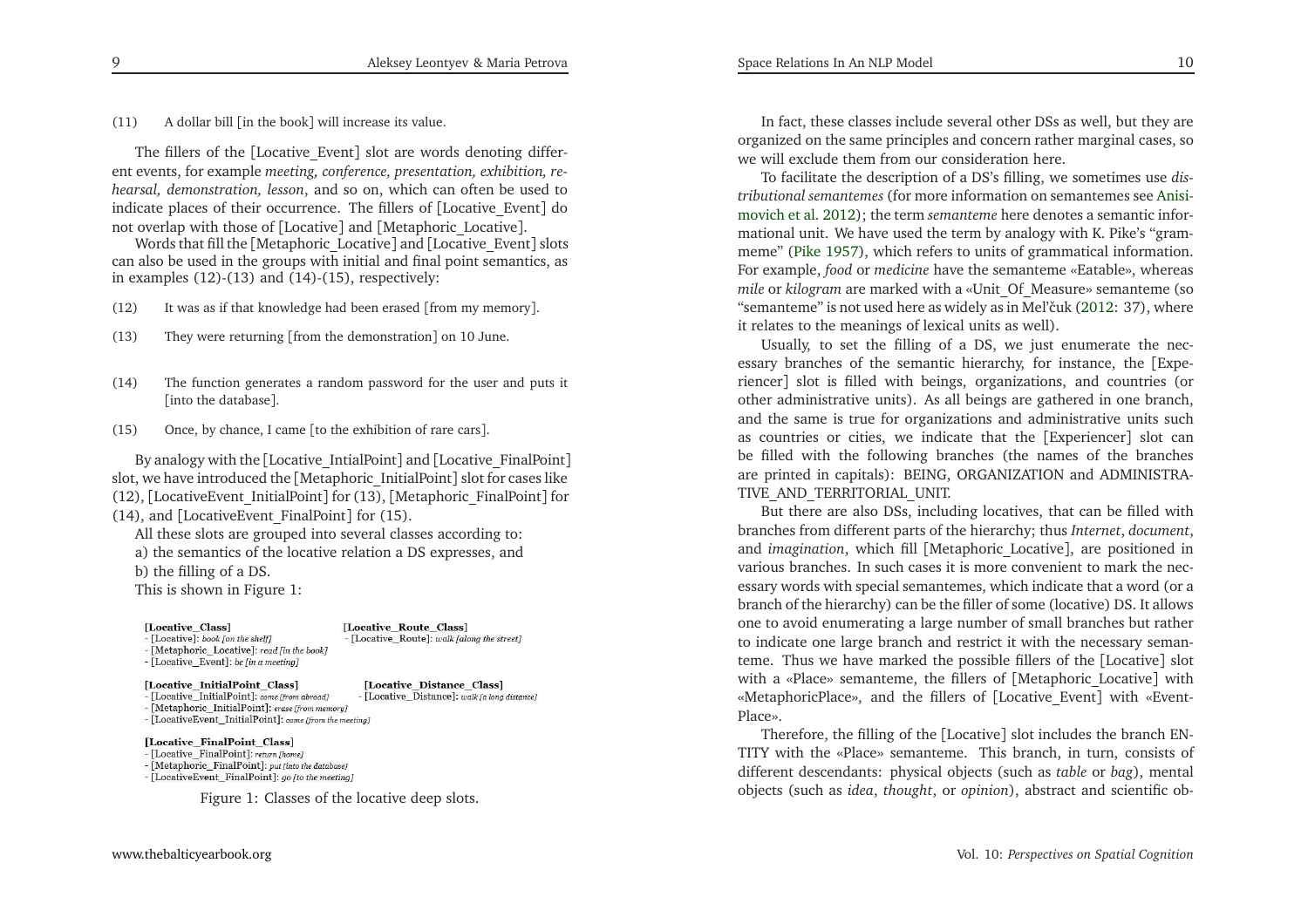jects (such as *formula* or *logarithm*), countries, organizations, and so on. Since not all of these branches can be used as locatives, we use the «Place» semanteme to mark only the branches that can be used as locative identifiers, for instance, we assign «Place» to all <sup>p</sup>hysical objectsbut do not use it to mark mental or abstract objects.

Now let us discuss the syntactic par<sup>t</sup> of the locative description, and then analyze some cases of the correlation between the locative andnon-locative adjuncts, including both semantic and syntactic aspects.

## **3. THE SYNTAX OF SPACE RELATIONS IN THE COMPRENO NLP MODEL**

The syntactic description in our system is similar to the semantic description. The notion of SS is close to <sup>a</sup> syntactic valency in modern linguistic theories, therefore, an SS is an approximate analogue of terms such as complement, specifier, or adjunct. Unlike DSs, SSs are closer to the input text, as they appear in earlier stages of analysis. The key restriction for <sup>a</sup> DS is its semantic filling, whereas SSs are restricted grammatically, that is, the definition of an SS is based on the followingfeatures:

- *Government*, or the grammeme restrictions that <sup>a</sup> constituent must satisfy in order for one to analyze it through the SS. For example, grammemes specify case forms and prepositions, that is, we use the grammeme of null preposition in the governmen<sup>t</sup> of the English \$Object\_Direct slot (as in *<sup>I</sup> see [the <sup>p</sup>icture]*) or indicate the *through* preposition in the governmen<sup>t</sup> of the \$Object\_Indirect\_Through slot (as in *He spoke [through an interpreter]*);

- *Linear order* that describes the linear positions, where the SS is allowed. For instance, the linear order for the \$Object\_Dative slot in English does not allow the leftmost position in <sup>a</sup> sentence (*She gave [him] <sup>a</sup> book*, but not \**[Him] gave she <sup>a</sup> book*), whereas for the \$Adjunct\_Concession\_Clause slot this position is quite normal (*He came [although it was difficult]* vs. *[Although it was difficult], he came*);

- *Punctuation* that describes the punctuators (comma, bracket, semicolon, and so on), which are allowed in the SS.

Therefore, the output of the parser is <sup>a</sup> dependency tree, where each arc is marked with <sup>a</sup> label corresponding to the DS/SS pair, as shownin Figure 2.

When analyzing the sentence *The man came to Africa by sea*, for instance, the parser does the following:

- it defines what SSs the verb come ca *come* can attach (\$Subject for the [man]- dependency, \$Adjunct*<sup>F</sup>* inalPoint for the [Africa]-dependency, and \$Adjunct\_Route for the [sea]-dependency);

- it determines what DSs can correspond to these SSs in the model of *come* ([Agent] slot for the \$Subject SS, [Locative\_FinalPoint] slot for the \$Adjunct\_FinalPoint SS, and [Locative\_Route] for the \$Adjunct\_Route SS);

- it checks whether *man* is included in the set of fillers of the [Agent] slot, *Africa* in the set of fillers of the [Locative\_FinalPoint] slot, and *sea* in the set of the [Locative\_Route] slot.

Figure <sup>2</sup> is an illustration of the analysis process for the sentence*The man came to Africa by sea*:



## Figure 2: Semantic and syntactic analysis in the ABBYY Comprenomodel.

In an ideal case, each constituent should be analyzed through one SS only. (If there are fewer SSs available for <sup>a</sup> single constituent, the parser builds fewer hypotheses at the analysis stage.) However, in practice it is not always possible to avoid overlap between different syntactic positions, as there can be, for instance, SSs with similar governmen<sup>t</sup> but different word order. Locative adjuncts are <sup>a</sup> good example here. The absolute majority of the locative prepositions can be used in nonlocative contexts as well, for example, the preposition on marks thelocative group in (16) and the non-locative group in (17):

- (16) He stood [on the hill] alone.
- (17) Research [on the locative dependencies].

However, there are some syntactic differences between the locative and non-locative usage of the *on*-preposition. First, locatives can occupy the leftmost position, and this usage does not seem emphatic, as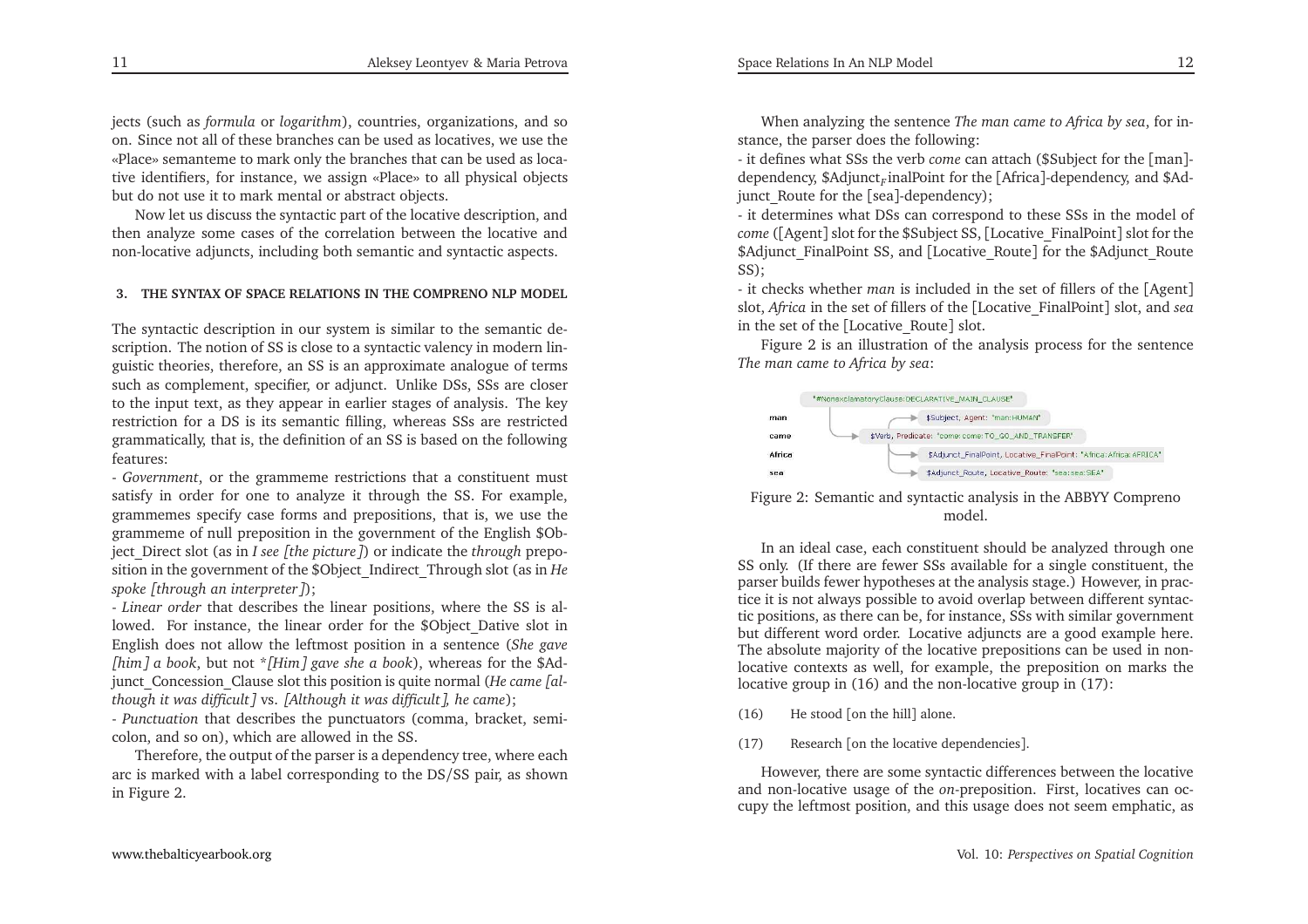in example (18). For the majority of non-locative groups, this positionis either emphatic or scarcely admitted, as in (19):

- (18)[In Hertford, Hereford, and Hampshire], hurricanes hardly ever happen.
- (19) \*[In locative adjuncts] this problem consists.

The second difference concerns the usage of relative pronouns, specifically, non-locative groups, unlike locative groups, never use where *where*- relativizers. For example, *where*-relativization is impossible in (20), where *on* marks the theme valency, ye<sup>t</sup> it is fine in (21), where *on* is <sup>a</sup> par<sup>t</sup> of the locative group:

- (20) The issue you advised me on. vs. \*The issue where you advised me.
- (21) He lived on the roof. vs. The roof where he lived.

Therefore, there is evidence that locative dependencies require separate SSs. Introducing such SSs is an extra burden for the parser, as it increases the number of hypotheses at the analysis stage, but at the same time, it allows for the solution of other problems of locative description, which we will focus on below.

The current model uses the following locative SSs for each language: \$Adjunct\_Locative for the [Locative\_Class], \$Adjunct\_FinalPoint for the [Locative\_FinalPoint\_Class], \$Adjunct\_InitialPoint for the [Locative\_InitialPoint\_Class], \$Adjunct\_Route for the [Locative\_Route\_Class], and \$Adjunct\_Distance for the [Locative\_Distance\_Class]. However, [Locative\_Route] and [Locative\_Distance] seem to be less homogeneous than the former classes, and their syntactic description has to include several other SSs as well.

Let us now consider first the syntactic description for the [Locative], [Locative\_InitialPoint], and [Locative\_FinalPoint] classes and, after this, discuss the more complicated cases of the [Locative\_Route] and[Locative\_Distance] classes.

## *3.1. <sup>A</sup> syntactic description of the [Locative], [Locative\_InitialPoint], and[Locative\_FinalPoint] classes*

As we have stated above, locative adjuncts include locative adverbs (like *below*), adverbial pronouns (like *here* or *whence*), and <sup>a</sup> large

variety of prepositions (like *on*, *in*, *at*, *under*, and so on). These instances are heterogeneous and, furthermore, there are many lexicalization cases (for example, *in the country* and *on the island*). To take all the necessary expressions and restrictions into account, we have introduced <sup>a</sup> new grammatical category named *FormOfLocativeCircumstance*, which consists of the following values:

*Grammemes allowed in \$AdjunctLocative:*

- DefaultLocativeLikeForm,
- SemanticLocativeLikeForm.

*Grammemes allowed in \$AdjunctInitialPoint:*

- DefaultFromForm,
- SemanticFromForm.

*Grammemes allowed in \$AdjunctFinalPoint:*

- DefaultToForm,
- SemanticToForm.

Every possible filler of the locative slot (in other words, each word that can fill <sup>a</sup> locative slot) is provided with the necessary grammemes from the category. For instance, to indicate that the word *table* can fill the \$Adjunct\_Locative slot with the preposition *on*, one has to indicate the preposition *on* in the DefaultLocativeLikeForm pattern of the word *table*.

## *3.2. "Default" and "semantic" prepositions*

As shown above, each adjunct includes two grammeme patterns: the "default" form and the "semantic" form (which have already been discussed in [Leontiev](#page-13-14) & Petrova [\(2014](#page-13-14))). The semantic pattern covers prepositions such as *under*, *behind*, or *near*: their locative semantic interpretation is not determined by the noun they modify, and these prepositions have exact counterparts in other languages, which can serve as translation analogues in all the contexts (for example, English *near* and Russian *okolo*). Usually these prepositions denote one of the peri[p](#page-13-17)heral spatial localizations like AD or APUD (in terms used in Plungian [2000](#page-13-17)).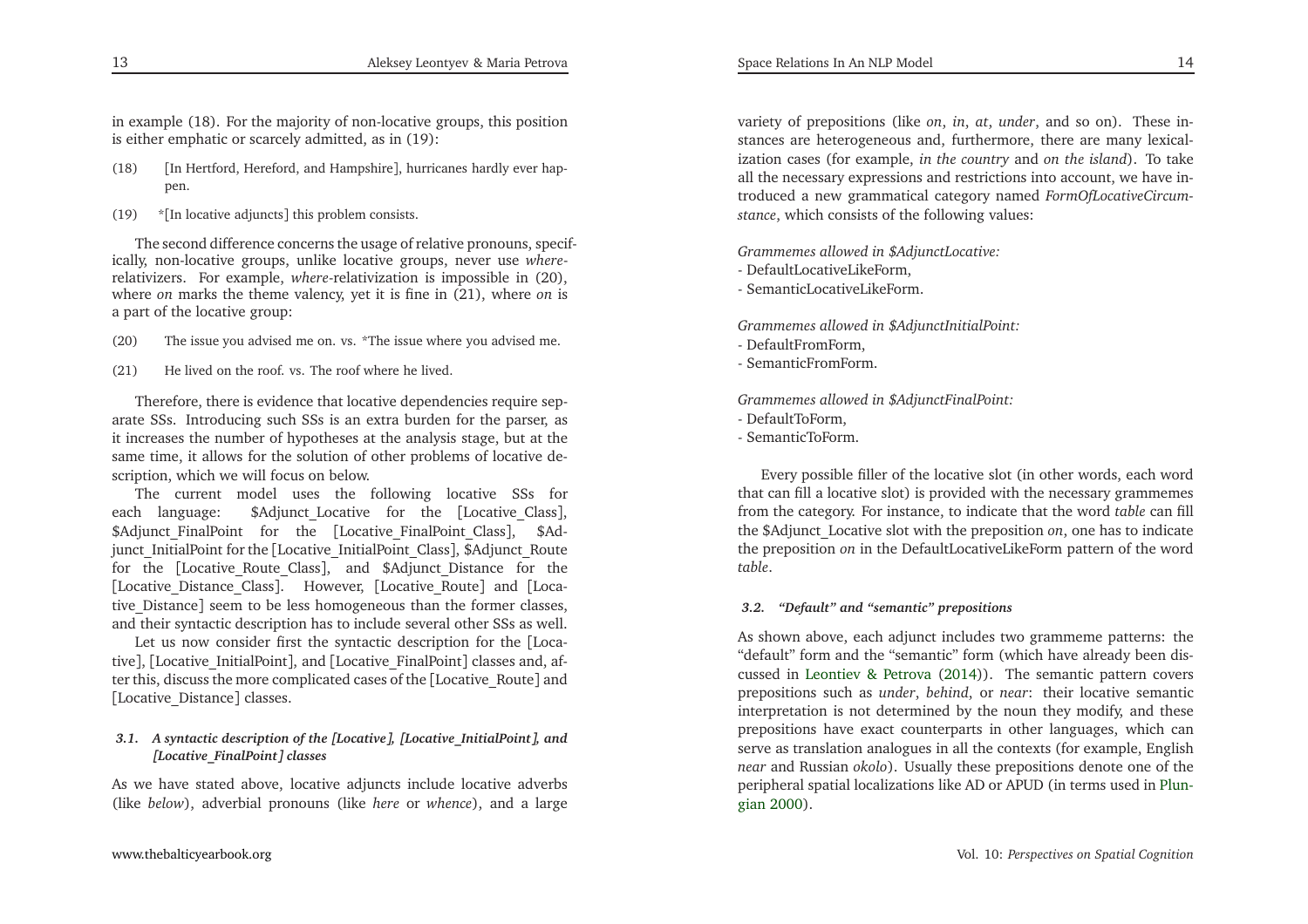Unlike the semantic prepositions, default prepositions form collocations with the nouns they modify. This means that different nouns demand different locative prepositions, and the choice of the preposition here is highly lexicalized and language-specific. Such prepositions correspond to IN-Localization in Plungian's terms.

For example, the English prepositions *in*, *on*, and *at* in groups like *in the country*, *on the island*, and *at the pole* denote the same localization. It should be pointed out that "default" vs. "semantic" opposition is not an intrinsic trait of the preposition itself. One and the same preposition can be "default" in collocation with one word (for instance, *in the city*)and "semantic" in some other context (for instance, *in the cupboards*).

In <sup>a</sup> formal model it is convenient to describe these prepositionsdifferently.

 As there is no significant difference in the usage of the semantic prepositions with different nouns, it is better to introduce the necessary pattern for them at the highest levels of the hierarchy, since one usuallydoes not have to modify it lower in the hierarchy.

The default prepositions, on the contrary, should be indicated for specific lexical units. Therefore, one has to define the default pattern for the lower levels. Furthermore, the default prepositions, unlike the semantic ones, can correspond to DSs such as [Metaphoric\_Locative] and [Event\_Locative], as these positions denote <sup>a</sup> virtual, not <sup>a</sup> real, space, where the localizations like APUD are irrelevant.

This two-pattern approach allows us to avoid problems in the description of these restrictions. Moreover, the two-pattern model provedto be efficient for the correct translation of locative prepositions as well.

The sense of semantic prepositions is saved through the system of special semantemes and transfer rules [\(](#page-12-4)which are discussed in Anisimovich et al. [2012](#page-12-4); [Bogdanov](#page-12-7) & Leontyev [2013](#page-12-7); [Leontiev](#page-13-14) & Petrova [2014](#page-13-14)): each preposition corresponds to the necessary semanteme (for example, the preposition *under* corresponds to the semanteme «Under»), and the calculated semanteme demands the necessary preposition at the synthesis stage. Consider example (22):

(22) The tea was in the cup. Chaj byl vchashke.

Here the preposition *in* is semantic. Its sense is rendered by <sup>a</sup> special semanteme, «Inside», which evokes the corresponding preposition at the synthesis stage directly, without reference to the locative patterns.

The mechanism for translating the default prepositions is different. <sup>A</sup> preposition of this type is ignored, and the input for the transformational rules is the DefaultLocativeLikeForm grammeme. According to this form, <sup>a</sup> special semanteme, «Default\_Location», is computed, which, in turn, demands the necessary default preposition in the targetlanguage at the synthesis stage.

Using this approach, we can ge<sup>t</sup> the correct Russian translations forthe English sentences (23) and (24):

- (23) *The Statue of LibertyisinNew York*. *Statuja Svobody stoit vNju-Jorke.*
- (24) *The sunrisesinthe East. Solnce vstajet naVostoke.*

In the English sentences (23) and (24) one preposition, *in*, is used, whereas the Russian translations demand different prepositions: *<sup>v</sup>* and *na*. In these examples the preposition in is the default, so it corresponds to the special semanteme «DefaultLocation». At the stage of building the output Russian structure, this semanteme will not evoke any concrete preposition but rather <sup>a</sup> link to the default locative pattern, DefaultLocativeLikeForm, where the preposition *<sup>v</sup>* is indicated for the noun *Nju-Jork* "New York" and the preposition *na* for the noun *Vostok* "East". This means that the resulting preposition depends on the default locative pattern only and does not correspond directly to anypreposition in the input structure.

## *3.3. <sup>A</sup> syntactic description of the [Locative\_Distance] and [Locative\_Route] classes*

The [Locative\_Distance] and [Locative\_Route] DSs are less homogeneous, which influences their syntactic description as well. The [Locative\_Distance] slot can be divided into two cases: locative-like adverbs (25) and nominal adjuncts (26):

- (25) He is [far away].
- (26) He ran [<sup>60</sup> miles].

Locative adverbs denoting distance do not differ syntactically from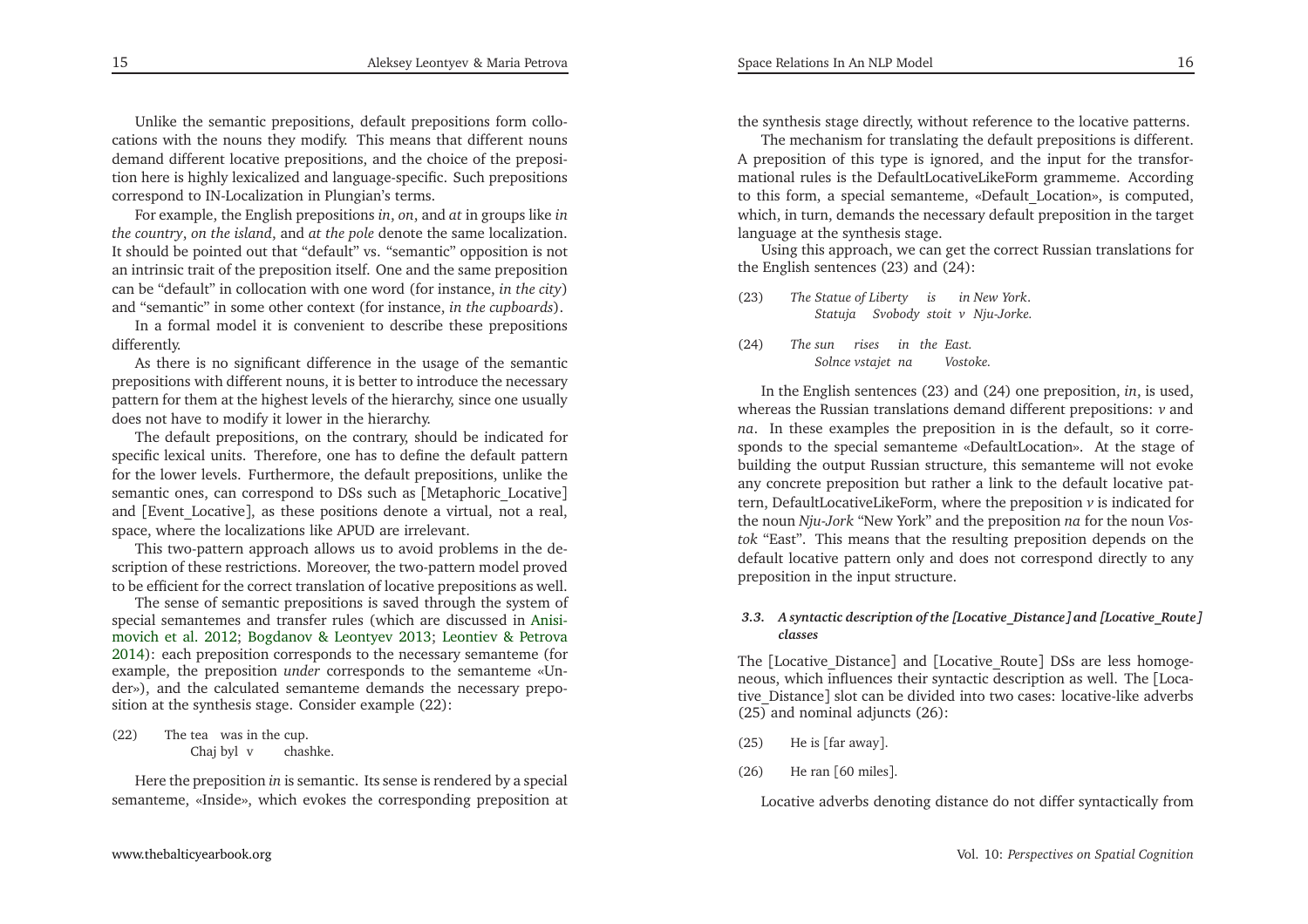other locative adverbs, such as *up* or *down*, and, therefore, they can be analyzed through the \$Adjunct\_Locative SS, which is used for the ordinary locative dependencies. As for cases like (26), it would be better to describe them through an SS, where all the conditions are indicated directly in the governmen<sup>t</sup> of the SS, since the range of nouns allowed in examples like (26) is not wide, and this group of nouns is ratherhomogeneous, as most of them denote units of measure and distance.

The [Locative\_Route] position is <sup>a</sup> more complicated case. This slot allows different prepositions, some of which are highly lexicalized whereas others are not. Examples (27) and (28) demonstrate the lexicalized usage of the *by*-preposition (27) and the free compatibility of the preposition *through* (28):

- (27) They travelled  $[$  by air]  $/$   $*$   $[$  by hole].
- (28) They flew [through the air] / [through the hole].

Furthermore, the *through*-dependency can be attached to many cores for which the by-dependency in the route meaning is semantically impossible. For example, the verb look in sentence (29) allows only *through*-dependencies in the [Locative\_Route] slot, whereas verbs of motion such as *walk* in (30) usually can combine with <sup>a</sup> full set of route prepositions:

- (29) He looked [through the window]. / \* He looked [by the window].
- (30) He walked [through the building]. / He walked [by the building].

For these reasons, we have split the \$Adjunct\_Route SS into several SSs: the \$Object\_Indirect\_Through slot is set as <sup>a</sup> syntactic correspondence for the [Locative\_Route] DS in all the necessary branches without any restrictions on the filler itself, whereas the \$Adjunct\_Locative SS, which includes the by-preposition as well, is organized according to thetwo-pattern principle.

As one can see, the syntactic model includes different descriptive opportunities, permitting us to choose and combine different instrumentsin order to make the description of different adjuncts most convenient.

## **4. CORRELATION AND OVERLAP BETWEEN THE LOCATIVE ANDNON-LOCATIVE GROUPS**

As we stated in section 2, it is not always clear where to make the border between the locative and non-locative groups, as semantically this border seems to be rather vague. In addition, there are also groups which are not locative according to their semantics, but their syntactic behavior is very close to that of the locative domain. In the first par<sup>t</sup> of the current section, we analyze some cases demonstrating the overlap between the locative and non-locative DSs, and in the second part, we focus on non-locative DSs that have the same syntactic description (andthe same SSs) as locative DSs.

### *4.1. Semantic borders between the locative and non-locative groups*

We have widened the locative domain by including in it the so-called metaphoric and event locatives. Such <sup>a</sup> description, however, has both advantages and disadvantages. On the one hand, it is convenient to draw parallels between "usual" locatives and these peripheral cases, but on the other hand, it causes several problems, especially as far asthe event locatives are concerned.

The first problem deals with the universality of spatial concepts, as it is not always clear whether the concepts underlying spatial entities in language and cognition are universal or whether they depend onindividual and cultural factors [\(Aurnague](#page-12-6) et al. [2007a](#page-12-6), 5).

Event locatives are <sup>a</sup> contentious issue in this respect, as the expression of the event locatives in different languages is highly lexicalized. Namely, there can be <sup>a</sup> locative-like group in one language and no locative group for the same sense in another. For instance, in English and Russian there are groups like *in <sup>a</sup> meeting – na soveshchanii* or *at the demonstration – na demonstracii*, which are close to locatives in both languages. But there are as well cases like those illustrated in exam<sup>p</sup>les (31) and (32):

- (31) Dazhe na ohote on nikogda ne ispytyval takogo straha. even at hunt he never not experienced such fear Even while hunting he had never been so afraid.
- $(32)$ he was at fishing byl na rybalke.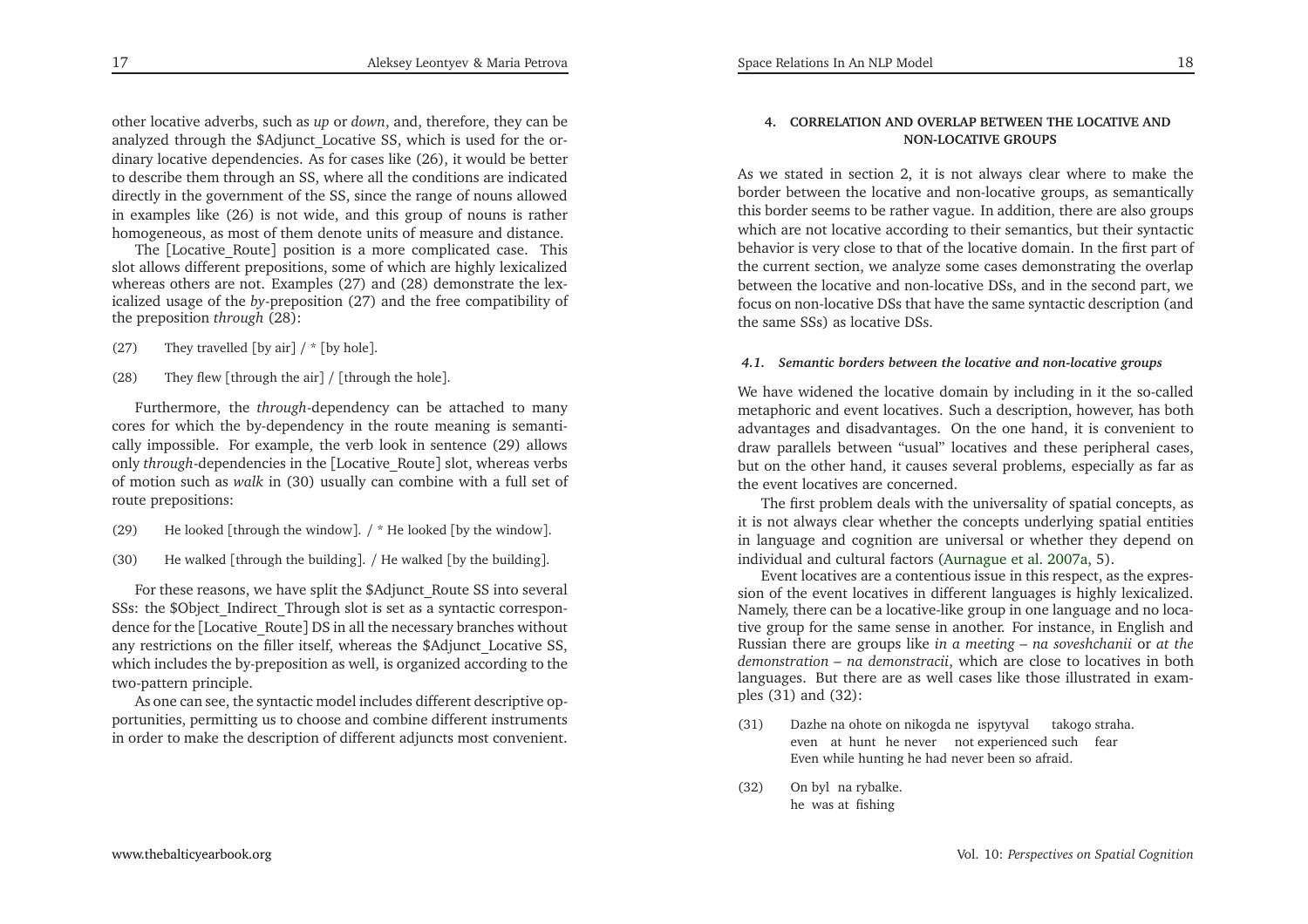## He was fishing.

In (31) and (32) locative-like adjuncts with the verbal nouns *ohota* "hunt" and *rybalka* "fishing" are possible (and frequently used) in Russian but would scarcely be used in English, where the same sense is more likely to be expressed through other means, such as the temporal group in (31) and the verb "to fish" instead of the combination "be + nominal group" in (32). So <sup>a</sup> correction of the structures is needed here when translating (such transformational rules are briefly characterizedin [Manicheva](#page-13-11) et al. [2012](#page-13-11)).

Second, such groups are semantically close to the temporal adjuncts as well, as example (31) shows, that is, in most cases the transformation of the event locative group into the temporal group is possible, for example, "*The film was demonstrated at the presentation*" <sup>⇒</sup> "during the presentation". Therefore, semantically, it is problematic to make <sup>a</sup> strict border between the locative meaning of such groups and their temporal usage.

 Actually, temporal analysis would be sufficient in most cases. The necessity of turning to locative description occurs, first of all, for verbs which have <sup>a</sup> locative valency as an obligatory slot, and it concerns not only where-locative adjuncts, but the locatives of the initial and finalpoint as well. For example:

## (33) He is [at the meeting].

The model of *be* in the "position" meaning (when the verb denotes the location of an object in <sup>a</sup> particular <sup>p</sup>lace) in (33) demands an obligatory locative valency, such as [Locative] (*He is [here]*), [Metaphoric\_Locative] (*It is still [in my memory]*), or [Locative\_Distance] (*He was [two meters behind me]*). If no locative-like valency is available for cases such as *in <sup>a</sup> meeting/at the exhibition*, the interpretation of such examples becomes problematic. For the formal model this means that it would be difficult to distinguish be with theposition meaning from other *be*-homonyms.

<sup>A</sup> similar situation is shown in examples (34) and (35):

- (34) He left [the building]. / He went away [from the building].
- (35) He left [the meeting]. / He went away [from the meeting].

Both examples in (34) have the same semantic model, and the DS for *building* is [Locative\_InitialPoint] in both cases (the verbs *leave* and *go away* differ through the SSs, which correspond to the [Locative\_InitialPoint] slot only).

The semantic structure of the sentences in (35) seems equal to the sentences in (34), as the semantic relation between the core verb and *meeting* can also be determined as the locative of the initial point, so the introduction of the [LocativeEvent\_InitialPoint] slot seems to be anappropriate decision here.

Examples (36) and (37) demonstrate the same relations for thelocatives of the final point:

(36) He visited [the building]. / He came [to the building].

(37) He visited [the meeting]. / He came [to the meeting].

It seems reasonable to provide these sentences with the same semantic models and describe both *visit [the building]/come [to the building]* and *visit [the meeting]/come [to the meeting]* as the locatives of the final point, namely, as [Locative\_FinalPoint] in (36) and [LocativeEvent\_FinalPoint] in (37).

There are also parallels between the locative groups and some other groups. For instance, DSs with sphere meaning (for example, *achieve*ments [in medicine], he works [in the field of cultural policy]) are also sometimes expressed through groups that look like the initial and final point groups, as happens in cases of metaphorical shifts of motionverbs:

- (38) The managemen<sup>t</sup> has already confirmed that they will exit [from thereal estate business].
- (39) Fifty years ago when <sup>I</sup> came [into science], we rarely talked about ethical issues.

Nevertheless, such cases do not have locative semantics, and the words that fill these groups usually do not refer to spaces. Therefore, the models of such verbs require other DSs, not the locative ones. However, syntactically, non-locative groups like these and locative groupscan share the same SSs, as will be shown in the following section.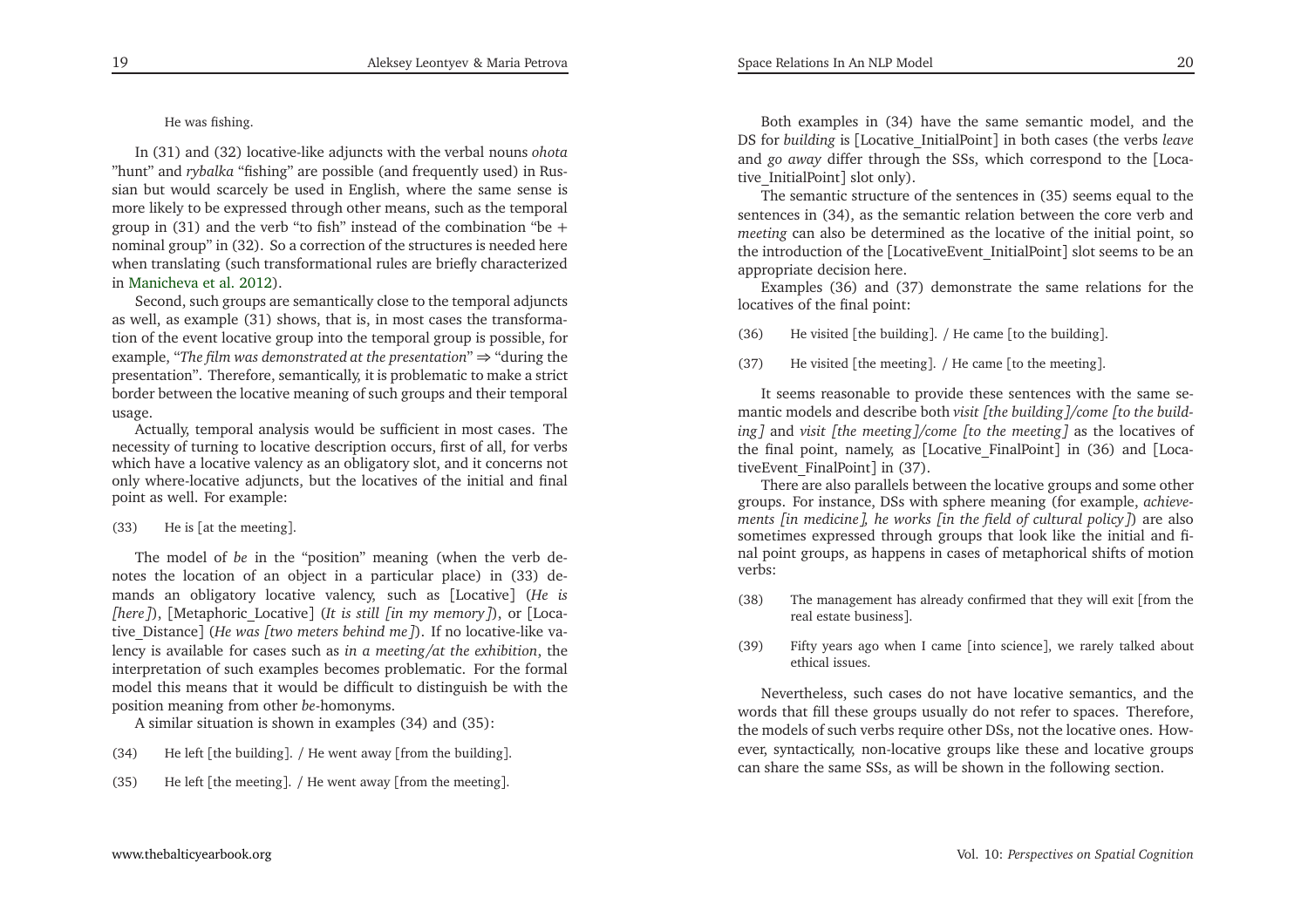## *4.2. Application of the two-step locative syntactic model to non-locativecases*

The two-step model used for the locative domain proved to be an effective solution for cases of prepositional lexicalization, especially as far as their collocational usage is concerned. Therefore, this approac<sup>h</sup> has been transferred to some cases outside the locative domain.

For example, we were able to apply the same syntactic model to describe the [Sphere] DS (as in the groups like *achievements [in medicine]* mentioned above). First, the surface realization of the [Sphere] slot includes lexicalized prepositions, as occurs with locative groups. Forinstance, see the Russian sentences (40) and (41):

- $(40)$ he worked in sphere education He worked in the sphere of education. rabotal v sfere) obrazovanija.
- (41) On rabotal na nive prosveshchenija. he worked on fieldeducationHe worked in (literally: on) the field of education.

The Russian noun *sfera* "sphere" demands the v-preposition ("in") in the [Sphere] context in sentence (40), whereas the noun *niva* "field" demands the *na*-preposition ("on") in sentence (41).

Second, [Sphere] groups can occur in the leftmost position, like thelocative groups, as shown in example (42):

(42)[In this area], you have <sup>a</sup> few choices.

Third, [Sphere] groups allow where-relativization as well, as in (43):

(43) The area where he worked.

Therefore, it turned out to be rational to use locative SSs for these examples. It did not require much effort: we just had to add <sup>a</sup> *DefaultSphereForm* pattern to the list of the locative patterns and <sup>a</sup> special semanteme which is computed for it.

Another area in which one might apply the two-step strategy is the temporal domain, since in the temporal adjuncts the choice of the preposition can also be highly lexicalized. Groups in square brackets in (44) and (45) are temporal adjuncts, and the choice of the prepositionhere is determined by the core of the temporal group, *<sup>2000</sup>* in (44) and

(44) He was born [in <sup>2000</sup>].

(45) He was born [on Christmas Eve].

Moreover, there are certain semantic restrictions on the compatibility of different temporal prepositions with different nouns. For exam<sup>p</sup>le, prepositions such as *before* or *after* are easily combined even withanimate beings, as in (46):

(46)[Before Marx] no one thought about this problem.

Prepositions denoting time point, such as *in* and *on* in (44) and (45), respectively, do not allow such compatibility in the temporal meaning; their temporal usage is possible with nouns denoting time periods ortemporal points only.

The two-pattern model provides an elegant solution to this problem. We have created different temporal patterns for different groups of prepositions. Therefore, the pattern for *before* and *after* is introduced high in the hierarchy, whereas the pattern for time point is introducedonly in the branches of the temporal and situational nouns.

## **5. CONCLUSION**

In the current paper we have analyzed different aspects of the space domain and problems bound with its cognitive presentation in <sup>a</sup> formalNLP model. We have defined different locative semantic relations and presented them in the form of locative deep slots, which can be filled with <sup>a</sup> strict set of words with appropriate semantics. DSs have surface syntactic correspondences in natural languages – SSs, which includegrammatical information of the constituent.

We have also widened the boundaries of the locative semantic field by including metaphoric and metonymic cases, for example, *read [on the Internet]* and *be presen<sup>t</sup> [in <sup>a</sup> meeting]*, as such cases are close to the locatives both in their semantics and their syntactic realizations. The important distinction is that nouns like meeting or Internet have some restrictions on the locative prepositions they combine with, namely, in the locative groups they allow only the "default" locative prepositions, not the "semantic" ones *(read [on the Internet]* and *be presen<sup>t</sup> [in <sup>a</sup>*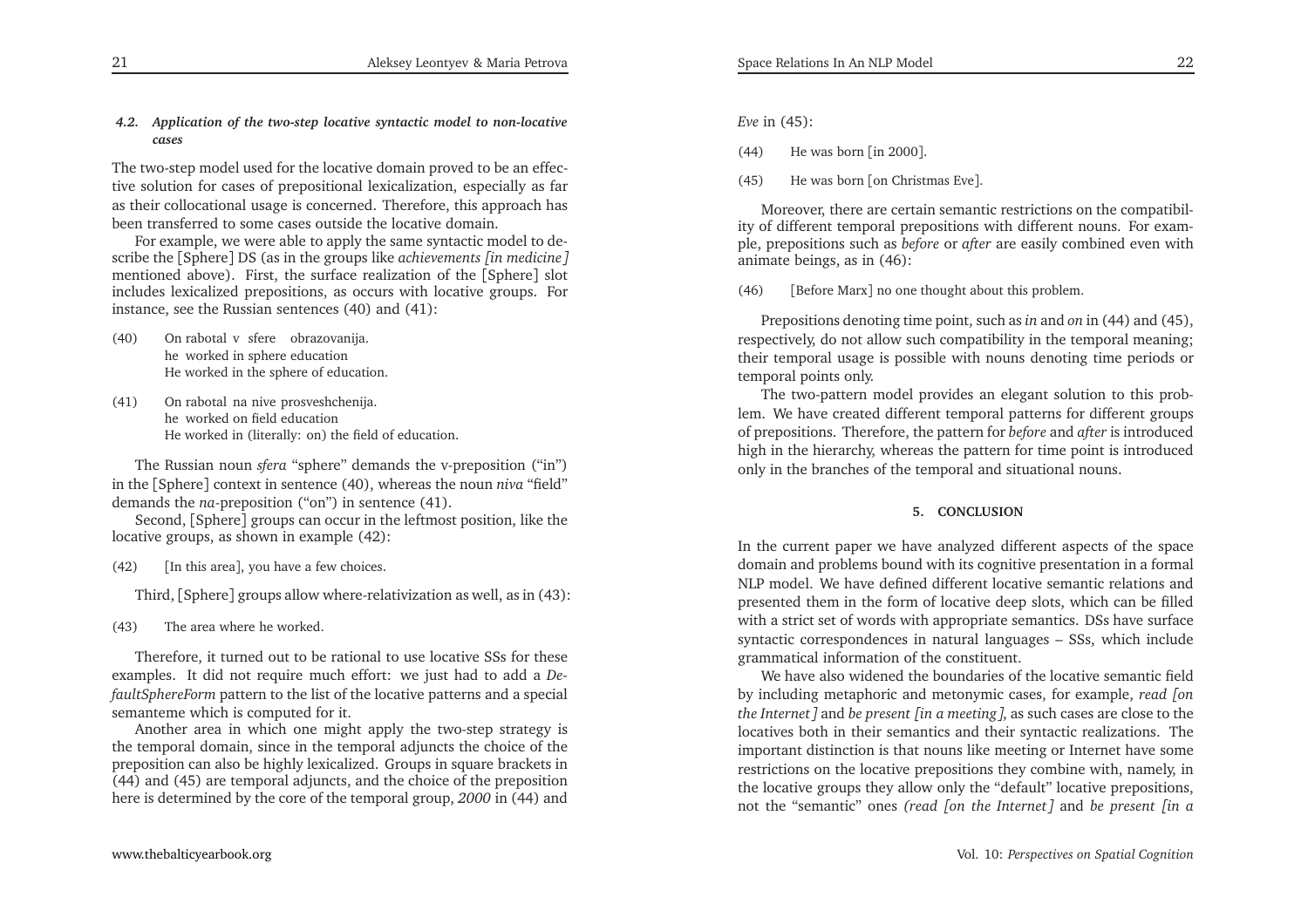*meeting]*, but not \**under the Internet* or \**above <sup>a</sup> meeting*).

To take this into account, we have introduced additional locative DSs in the model (for example, [Metaphoric\_Locative] or [Locative\_Event]), which have the same semantics as [Locative] but differ through their filling and syntactic realization.

Furthermore, we have proposed different mechanisms for dealing with "default" and "semantic" prepositions, which helps not only to restrict the prepositional compatibility of slots such as [Metaphoric\_Locative], but also to provide <sup>a</sup> synthesis of the proper prepositions for the machine translation. This description is based on <sup>a</sup> two-step strategy, which implies the use of special grammeme patterns instead of <sup>g</sup>iving direct links to the prepositions. This strategy proved to be efficient for complicated cases of prepositional lexicalization in the locative domain and in some cases beyond it (namely, for the description of temporal and sphere adjuncts). However, it lays an additionalburden on the parser.

The Compreno model is efficient in terms of adding new languages in the formalism. When adding the German verb *gehen* or the French *aller*, which mean "walk", we do not have to describe their semantic model (namely, the DSs which these verbs can attach and the filling of the slots) – we simply position the verbs in the same <sup>p</sup>lace in the hierarchy as the already-described verbs with equivalent meaning (such as English *walk* and Russian *idti*), and they thus acquire the same model. That is, the semantic par<sup>t</sup> of the formalism is supposed to be universalfor different languages (cross-language asymmetry cases are analyzed in [Manicheva](#page-13-11) et al. [2012](#page-13-11); [Petrova](#page-13-12) [2014](#page-13-12)). The addition of new language vocabulary in the system demands mainly its syntactic description, namely, the description of SSs that correspond to the universal DSs, as SSs are language-specific, and the necessary transformationalrules and collocations in asymmetry cases.

For the description of the locative domain, adding new languages in the model requires the description of the necessary sets of locativeprepositions, locative SSs, and transformational rules.

As far as the evaluation of the description is concerned, we have estimated the efficiency of our model on the English and Russian text corpora consisting of different texts – fiction, news, various terminological fields, such as medicine, sport, law, economics, computer science,

<span id="page-12-4"></span>and many others.

Our basic text collections consist of the English and Russian sentences with the manually done text mark-up, which sets the correct analysis of each fragment. The essential corpus for every day testing consists of more than <sup>20000</sup> examples, and there is <sup>a</sup> large number of additional text collections, which we use for different purposes as well. During the testing process, each example is analyzed both with and without the mark-up, then the two analyses are compared; in cases ofdiscrepancy or bad analysis, the debugging process starts.

Estimating the quality of the locative description is <sup>a</sup> par<sup>t</sup> of the general testing. As the analysis of the locative groups in the <sup>g</sup>iven corpora shows, the current approach allows one to solve most of the problems the locative adjuncts evoke. Therefore, the borders between the locative and non-locative domain (namely, between the [Locative], [Metaphoric\_Locative] and [Sphere] adjuncts) can remain rather vague, which leads to the homonymy in the interpretation of the cases such as*read [in the book]*.

### **References**

- Anisimovich, K. V., Druzhkin, K. Y., Minlos, F. R., Petrova, M. A., Selegey, V. P. & Zuev, K. A. 2012. 'Syntactic and Semantic Parser Based on ABBYY Compreno Linguistic Technolo<sup>g</sup>ies'. In 'Computational Linguistics and Intellectual Technologies. Papers from theAnnual International Conference "Dialogue"', vol. 11(18), 91–103. Moscow: RGGU.
- Aurnague, M., Hickmann, M. & Vieu, L. (eds.). 2007. *The categorization of spatial entitiesin language and cognition*. Amsterdam: John Benjamins.
- Aurnague, M., Hickmann, M. & Vieu, L. 2007a. 'Introduction: Searching for the categorization of spatial entities in language and cognition'. In M. Aurnague, M. Hickmann & L. Vieu (eds.) 'Categorization of Spatial Entities in Language and Cognition', 1–32. Amsterdam: John Benjamins.
- Bloom, P., Peterson, M. A., L., Nadel & Garrett, Merrill F. 1996. *Language and space*. Cambridge, Mass., MIT Press.
- Bogdanov, A. V. & Leontyev, A. P. 2013. 'Description of the Russian External Possessor Construction in <sup>a</sup> Natural Language Processing System'. In 'Computational Linguistics and Intellectual Technologies. Papers from the Annual International Conference"Dialogue"', vol. 11(19). Moscow: RGGU.
- Creary, L. G., Gawron, J. M. & Nerbonne, J. 1989. 'Reference to locations'. In 'Proceedingsof ACL-89', 42–50. Vancouver: University of British Columbia.
- Fillmore, Ch. 1968. 'The case for case'. In E. Bach & R. Harms (eds.) 'Universals inlinguistic theory', 1–90. New York: Holt, Rinehart and Winston.
- Hickmann, M. & Robert, S. (eds.). 2006. *Space in Languages: Linguistic Systems andCognitive Categories*. Amsterdam and Philadelphia: John Benjamins.

<span id="page-12-7"></span><span id="page-12-6"></span><span id="page-12-5"></span><span id="page-12-3"></span><span id="page-12-2"></span><span id="page-12-1"></span><span id="page-12-0"></span>23